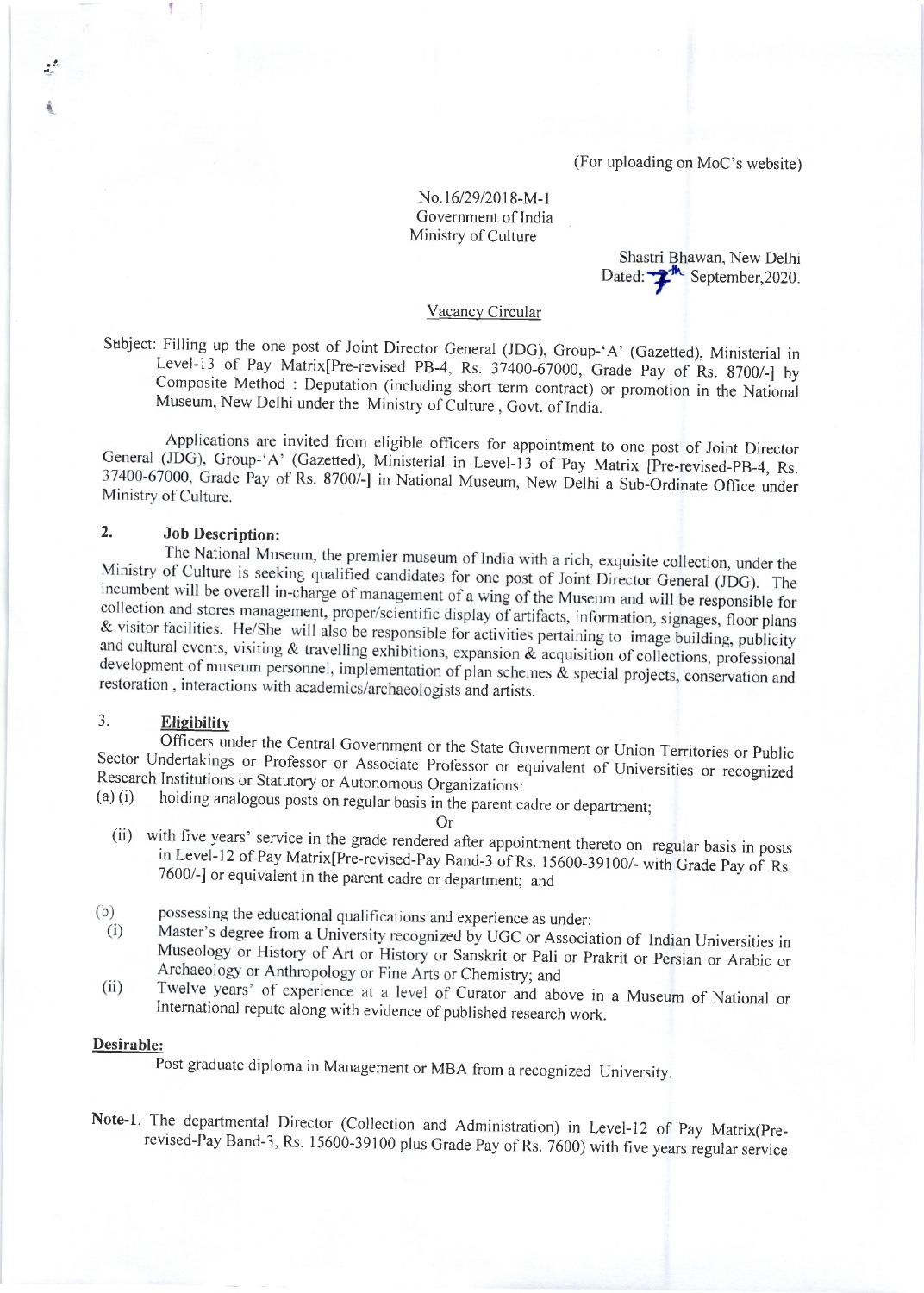in the grade shall also be considered alogwith outsiders and in case he or she is selected for appointment to the post of same shall be deemed to have been filled by promotion.

- Note-2 : Period of deputation(ISTC) including period of deputation (ISTC) in another ex-cadre post held immediately preceding this appointment in the same or some other organization or department of the Central Government shall ordinarily not exceed 5 years.
- Note-3: The maximum age limit for appointment by deputation (ISTC) shall not be exceeding 56 years as on the closing date of receipt of application.
- Note 4: For the purpose of appointment on deputation basis, the service rendered on regular basis by an officer prior to 01.01.2006 the date from which the revised pay structure based on the  $6<sup>th</sup>$  CPC recommendations has been extended, shall be deemed to be the service rendered in the corresponding grade pay or pay scale extended based on the recommendations of the Pay Commission except where there has been merger of more than one pre-revised scale of pay into one Grade with a common Grade Pay or Pay Scale, and where this benefit will extend only for the post(s) for which that Grade or Pay Scale is the normal replacement Grade without any upgradation.

The applications in duplicate in the enclosed prescribed proforma and complete up to date ACR  $\overline{4}$ . dossiers of the officer (last 5 years) who can be spared in the event of their selection along with (i) vigilance clearance, (ii) integrity certificate, (iii) cadre clearance, and (iv) major / minor penalty statement for the last 10 years should reach the undersigned through proper channel within a period of 60 days from the date of publication of advertisement in the Employment News. Applications received after the due date or otherwise incomplete will not be considered and stand rejected.

 $(S.K.Singh)$ Under Secretary to the Govt. of India Tel. No. 23380136 Room No. 210-D Wing, Shastri Bhawan Dr. Rajendra Prasad Road New Delhi - 110115

Encl: as above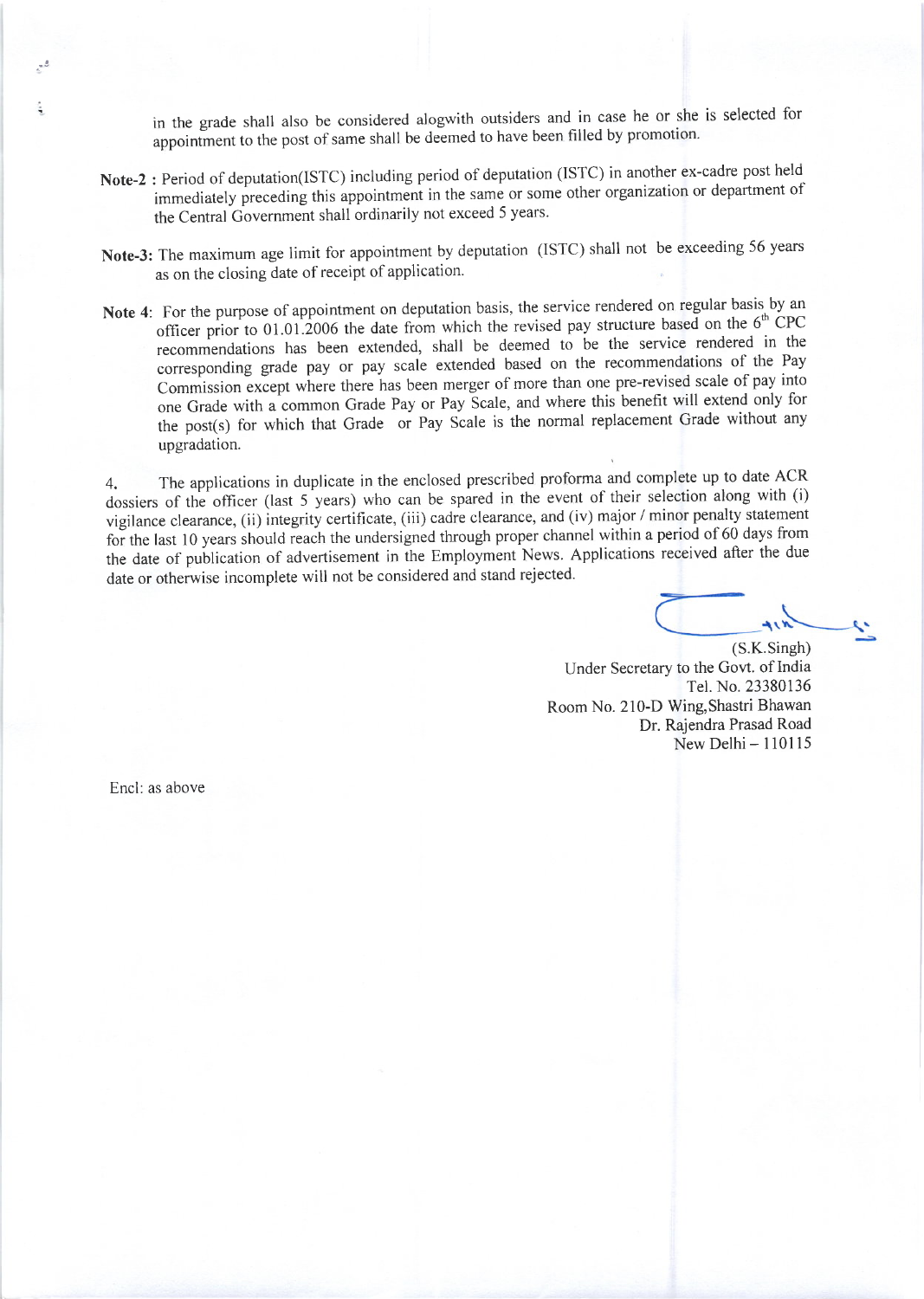# **ANNEXURE**

# BIO-DATA/ CURRICULUM VITAE PROFORMA FOR THE POST OF JOINT DIRECTOR GENERAL IN NATIONAL MUSEUM, NEW DELHI.

| 1. Name and Address                                           |                                             |
|---------------------------------------------------------------|---------------------------------------------|
| (in Block Letters)                                            |                                             |
| 2. Date of Birth (in Christian era)                           |                                             |
| 3.i) Date of entry into service                               |                                             |
| ii) Date of retirement under                                  |                                             |
| Central/State Government Rules                                |                                             |
| 4. Educational Qualifications                                 |                                             |
| 5. Whether Educational and other qualifications               |                                             |
| required for the post are satisfied. (If any                  |                                             |
| qualification has been treated as equivalent to               |                                             |
| the one prescribed in the Rules, state the                    |                                             |
| authority for the same)                                       |                                             |
| Qualifications/<br><b>Experience</b><br>required<br><b>as</b> | Qualifications/ experience possessed by the |
| mentioned in the advertisement/ vacancy                       | officer                                     |
| circular                                                      |                                             |
| Eligibility:-                                                 | <b>Essential</b>                            |
| Officers under the Central Government or                      |                                             |
| the State Government or Union Territories or                  |                                             |
| Public Sector Undertakings or Professor<br>or                 |                                             |
| Associate Professor or equivalent of Universities or          |                                             |
| recognized Research Institutions or Statutory or              |                                             |
| Autonomous Organizations:                                     |                                             |
| $(a)$ (i)<br>holding analogous posts on regular basis         |                                             |
| in the parent cadre or department;                            |                                             |
| Or                                                            |                                             |
| (ii)<br>with five years' service in the grade                 |                                             |
| rendered after appointment thereto on regular basis           |                                             |
| in posts in Level-12 of Pay Matrix[Pre-revised-Pay            |                                             |
| Band-3 of Rs. 15600-39100/- with Grade Pay of                 |                                             |
| Rs. 7600/-] or equivalent in the parent cadre or              |                                             |
| department; and                                               |                                             |
| (b)<br>possessing the educational qualifications              |                                             |
| and experience as under:                                      |                                             |
| <b>Essential</b>                                              | <b>Essential</b>                            |
| (i) Master's degree from a University recognized by           | i) Qualification                            |
| UGC or Association of Indian Universities in                  |                                             |
| Museology or History of Art or History or Sanskrit            |                                             |
| or Pali or Prakrit or Persian or Arabic or                    |                                             |
| Archaeology or Anthropology or Fine Arts or                   |                                             |
| Chemistry                                                     |                                             |
| <b>Experience</b>                                             | ii) Experience                              |
| Twelve years' of experience at a level of Curator             |                                             |
| and above in a Museum of National or International            |                                             |
| repute along with evidence of published research              |                                             |
| work.                                                         |                                             |
| Desirable:                                                    | <b>Desirable</b>                            |
| Post graduate diploma in Management or MBA                    |                                             |
| from a recognized University.                                 |                                             |
| 5.1 Note: This column needs to be amplified to                |                                             |
| indicate Essential and Desirable Qualifications as            |                                             |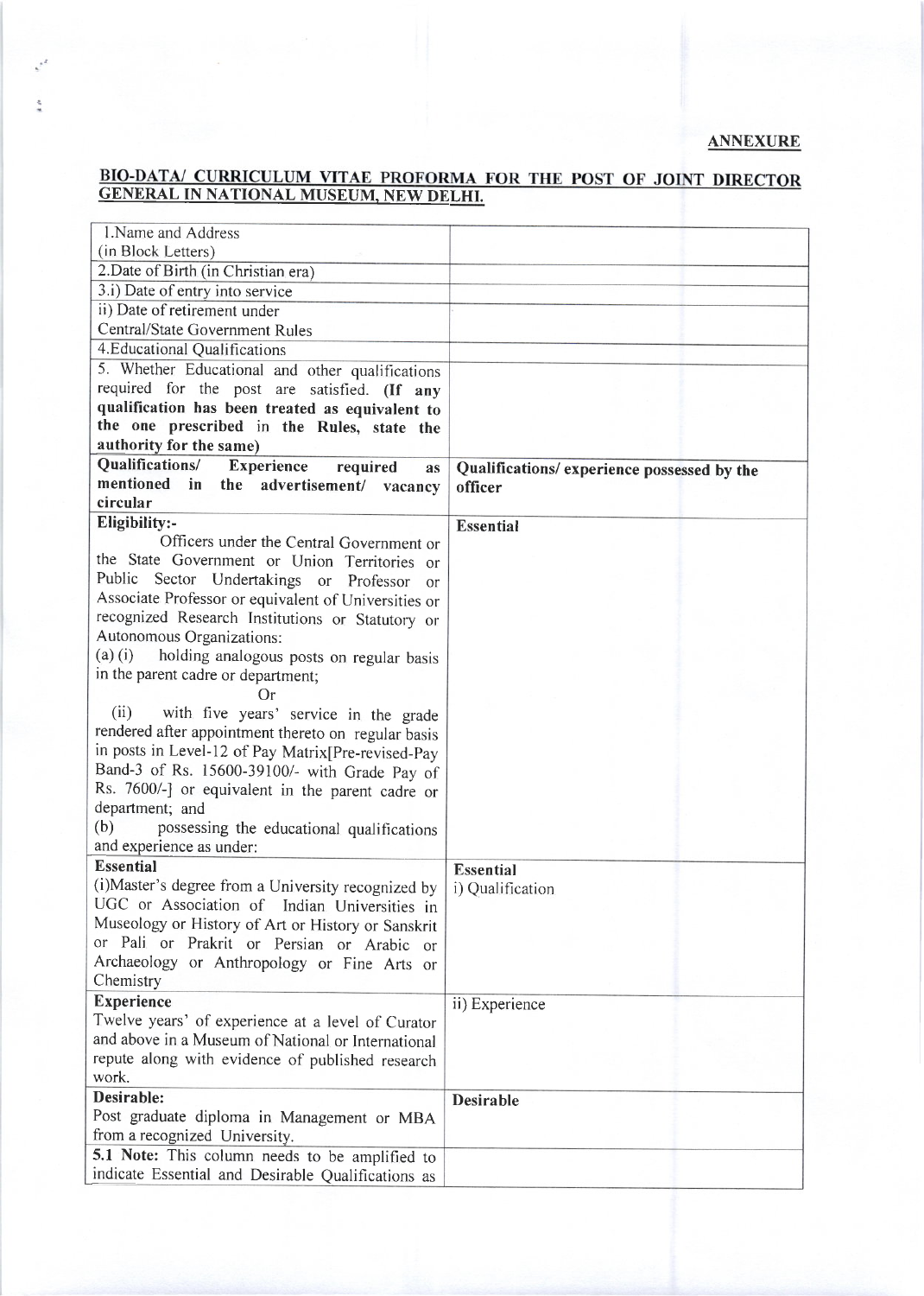| mentioned in the RRs by the Administrative<br>Ministry/Department/Office at the time of issue<br>of Circular and issue of Advertisement in the<br>Employment News.<br>5.2 In the case of Degree and Post Graduate<br>Qualifications Elective/ main subjects<br>and<br>subsidiary subjects may be indicated by the<br>candidate. |  |
|---------------------------------------------------------------------------------------------------------------------------------------------------------------------------------------------------------------------------------------------------------------------------------------------------------------------------------|--|
| 6. Please state clearly whether in the light of entries                                                                                                                                                                                                                                                                         |  |
| made by you above, you meet the requisite                                                                                                                                                                                                                                                                                       |  |
| Essential Qualifications and work experience of the                                                                                                                                                                                                                                                                             |  |
| post.                                                                                                                                                                                                                                                                                                                           |  |
|                                                                                                                                                                                                                                                                                                                                 |  |
| 6.1 Note: Borrowing Departments are to provide                                                                                                                                                                                                                                                                                  |  |
| their specific comments/ views confirming the                                                                                                                                                                                                                                                                                   |  |
| relevant Essential Qualification/ Work                                                                                                                                                                                                                                                                                          |  |
| experience possessed by the Candidate (as                                                                                                                                                                                                                                                                                       |  |
| indicated in the Bio-data) with reference to the                                                                                                                                                                                                                                                                                |  |
| post applied.                                                                                                                                                                                                                                                                                                                   |  |

7. Details of Employment, in chronological order. Enclose a separate sheet duly authenticated by your signature, if the space below is insufficient.

| Office/Institution   Post held on | regular basis | From | T <sub>o</sub> | *Pay Band and Grade<br>Pay/Pay Scale of the detail)<br>post held on regular   Highlighting<br>basis | Nature of Duties (in<br>experience<br>required for the post<br>applied for |
|-----------------------------------|---------------|------|----------------|-----------------------------------------------------------------------------------------------------|----------------------------------------------------------------------------|
|                                   |               |      |                |                                                                                                     |                                                                            |

\* Important : Pay-band and Grade Pay granted under ACP/MACP are personal therefore, should not be mentioned . only Pay Band and Grade Payl Pay scale of the basis to be mentioned. Details of ACP/MACP with present Pay Band and Grade Pay where such benefits have been drawn by the Candidate, may be indicated as below; to the officer and post held on regular

| Office/Institution | Pay, Pay Band, and Grade Pay<br>drawn under ACP / MACP<br>Scheme. | <b>From</b> |  |  |
|--------------------|-------------------------------------------------------------------|-------------|--|--|
|--------------------|-------------------------------------------------------------------|-------------|--|--|

|                                                                            | 8. Nature of present employment <i>i.e.</i> Adhoc or                          |                        |                         |
|----------------------------------------------------------------------------|-------------------------------------------------------------------------------|------------------------|-------------------------|
| Temporary or Quasi-Permanent or Permanent                                  |                                                                               |                        |                         |
| 9. In case the present employment is held on                               |                                                                               |                        |                         |
| deputation/contract basis, please state                                    |                                                                               |                        |                         |
|                                                                            | a) The date of $\vert b \rangle$ Period of appointment                        | c) Name of the parent  | d) Name of the post and |
| initial appointment                                                        | on deputation/contract                                                        | office/organization to | Pay of the post held in |
|                                                                            |                                                                               | which the applicant    | substantive             |
|                                                                            |                                                                               | belongs                | capacity in the parent  |
|                                                                            |                                                                               |                        | organisation            |
|                                                                            | 9.1 Note: In case of Officers already on deputation, the applications of such |                        |                         |
|                                                                            | officers should be forwarded by the parent cadre/ Department along with       |                        |                         |
| Cadre Clearance, Vigilance Clearance and Integrity certificate.            |                                                                               |                        |                         |
| 9.2 Note: Information under Column 9(c) & (d) above must be given in all   |                                                                               |                        |                         |
| cases where a person is holding a post on deputation outside the cadre/    |                                                                               |                        |                         |
| organization but still maintaining a lien in his parent cadre/organisation |                                                                               |                        |                         |
| 10. If any post held on Deputation in the past by the                      |                                                                               |                        |                         |